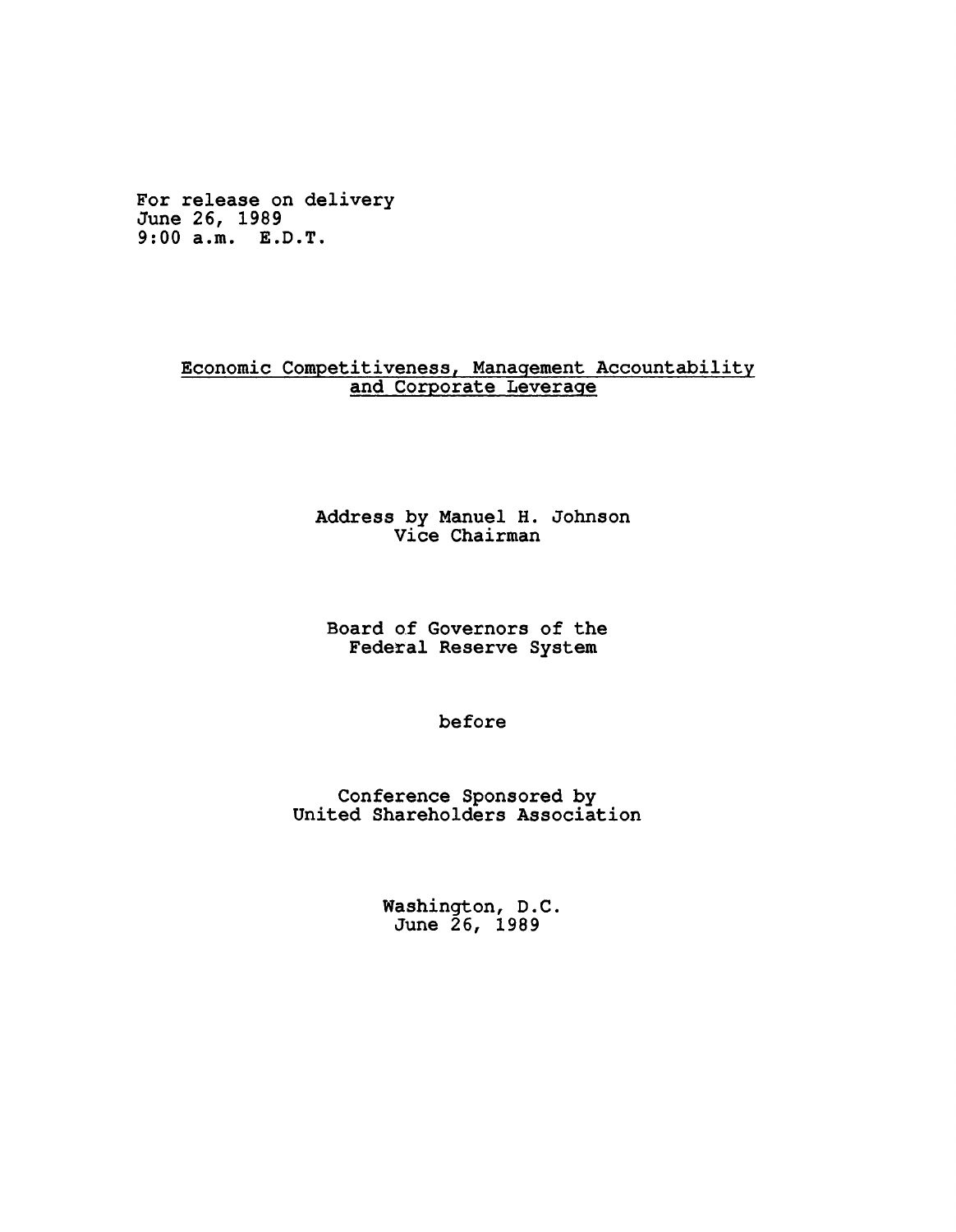I'm very pleased to be here and to address this distinguished group of corporate leaders and public officials. As the United Shareholders Association clearly recognizes, corporate shareholders will play a critical role in determining whether the United States can compete successfully in an increasingly integrated global economy. For the United States to maintain and strengthen its competitive position internationally, we must ensure that our enterprises are highly innovative and our resources are allocated efficiently. I strongly believe that our capitalistic system of private ownership, profit maximization, and fully competitive markets is the best way to achieve this goal. But this system will be innovative and yield an efficient allocation of resources only if corporate managers have incentives to act in the interests of shareholders.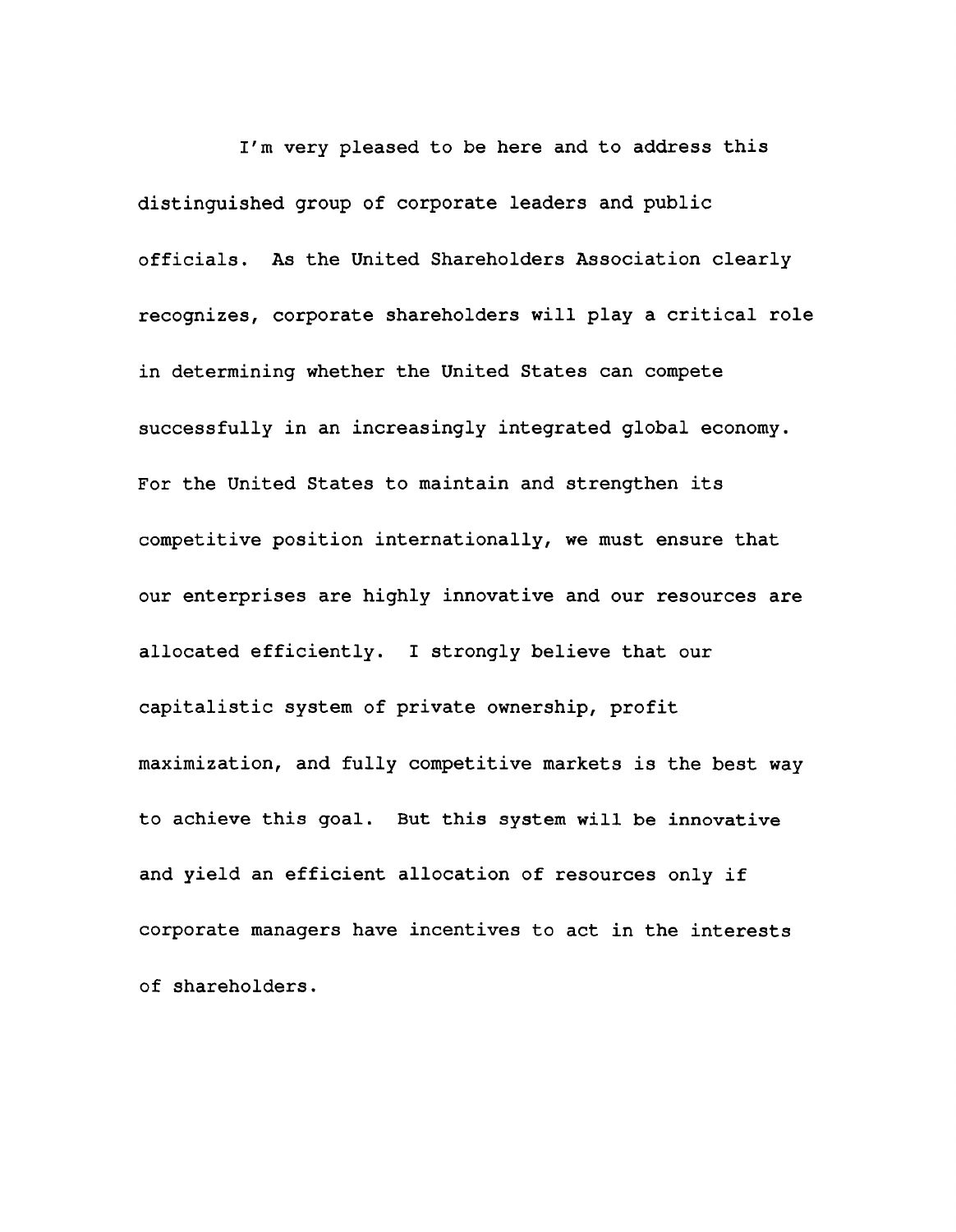**The formation and growth of the United Shareholders Association reflects a growing concern that conflicts of interest between shareholders and managers, compounded by biases in our tax system, have been eroding the productivity and competitiveness of American corporations. The recent wave of leveraged buyouts and some other forms of corporate financial restructuring can be viewed as the logical response of a vibrant capitalistic system to poor management and tax distortions. Higher leverage has forced management to enhance productivity by trimming unnecessary operating expenses and by curtailing wasteful investments, including the ill-conceived attempts at diversification that were so prominent in the 1960s and 1970s. Furthermore, by reducing the share of income from corporate assets that is subject to double taxation, higher leverage tends to counteract the tax system's bias against the payout of earnings to shareholders.**

**- 2 -**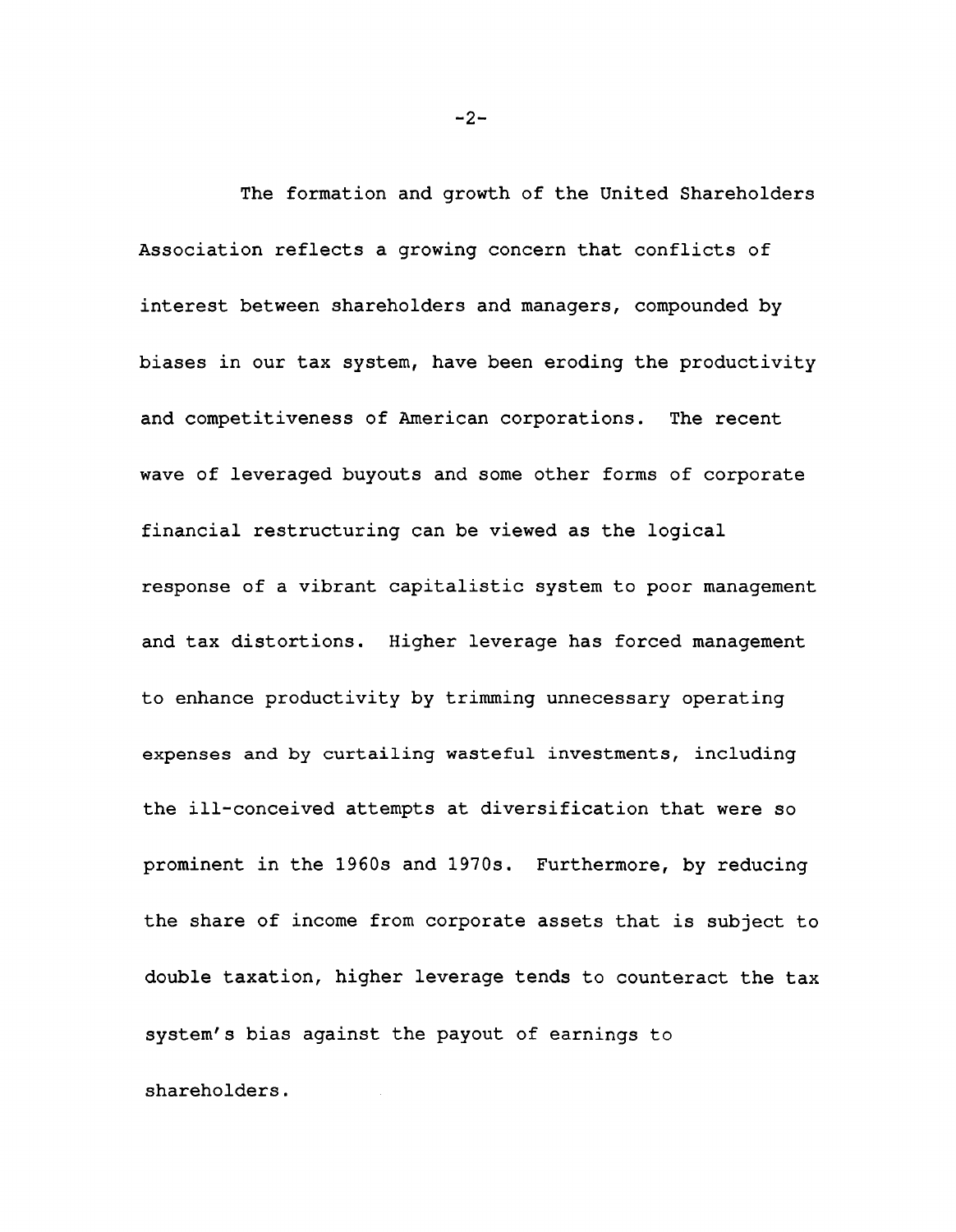From my perspective as a central banker, however, I am concerned that these efficiency gains from higher leverage could pose some problems for macroeconomic and financial stability. Although I think that such adverse side effects can be avoided, provided that lenders to highly leveraged firms carefully assess a company's ability to service its obligations in both good times and bad times.

## Sources of Efficiency Gains from Higher Leverage

The theory most often cited in support of the view that higher leverage induces more efficient utilization of corporate resources is called the free-cash flow theory of corporate restructuring. This theory posits that many corporations produce more cash flow than needed to maintain themselves as profitable going concerns. But professional managers who typically control these corporations frequently resist paying out such excess corporate resources--the freecash flow— to shareholders, who can be depended upon to

**- 3-**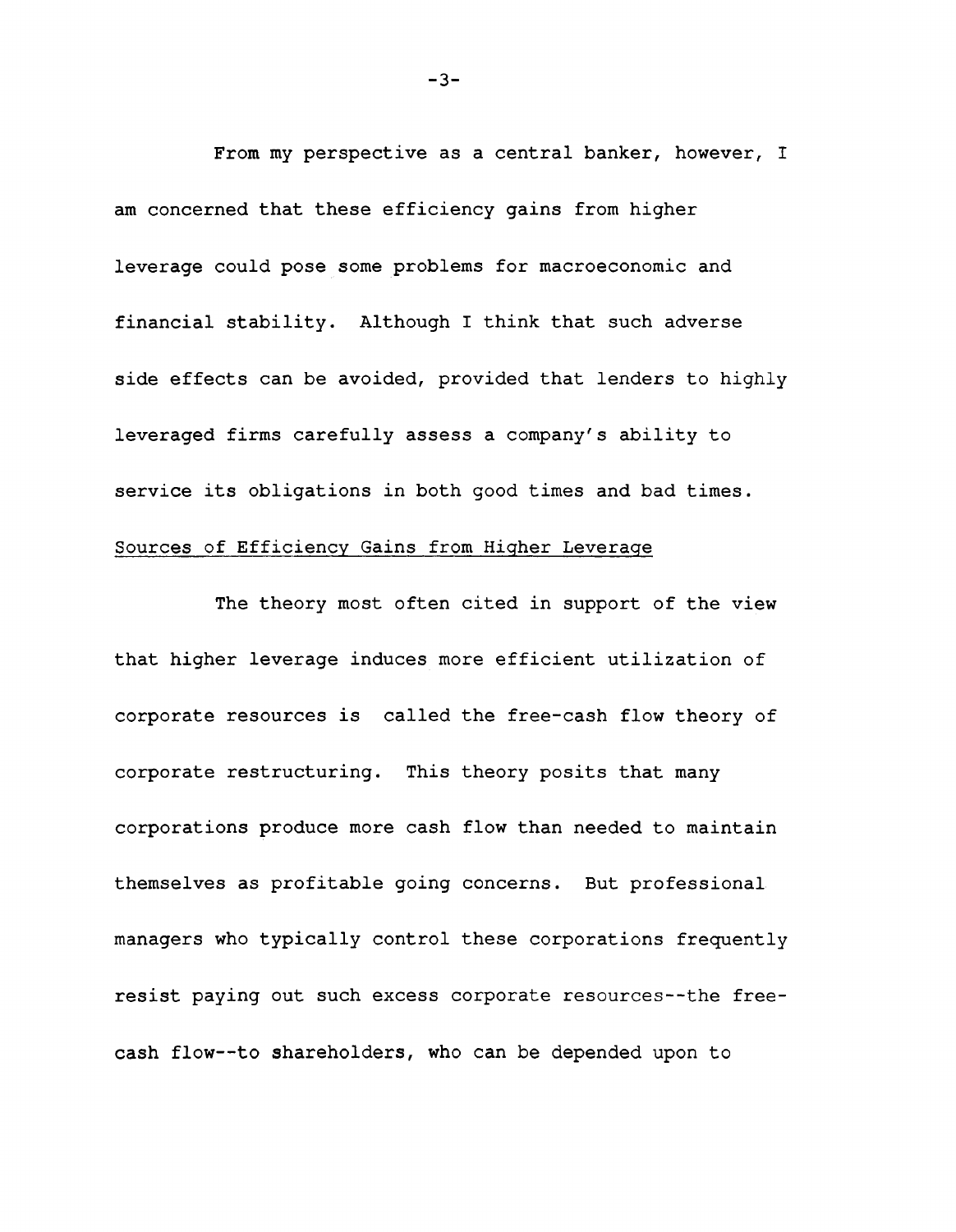**deploy such funds to their most profitable and, presumably, most efficient alternative uses. In part, the failure of corporate managers to release free-cash flow can be attributed to the bias in our tax code against the payment of dividends. But a more basic reason is the absence of incentives for managers to act in the interest of shareholders. In the absence of effective oversight by boards of directors, shareholders' rights are often compromised and the productivity of the overall economy is harmed as managers direct free-cash flow toward wasteful projects, excessive perquisites, and uneconomic acquisitions.**

**The existence of free-cash flow creates opportunities for what have come to be called "unaffiliated corporate restructurers." They are also called "corporate raiders" by professional managers and "corporate saviors" by shareholders. According to the theory, the restructurer**

**- 4-**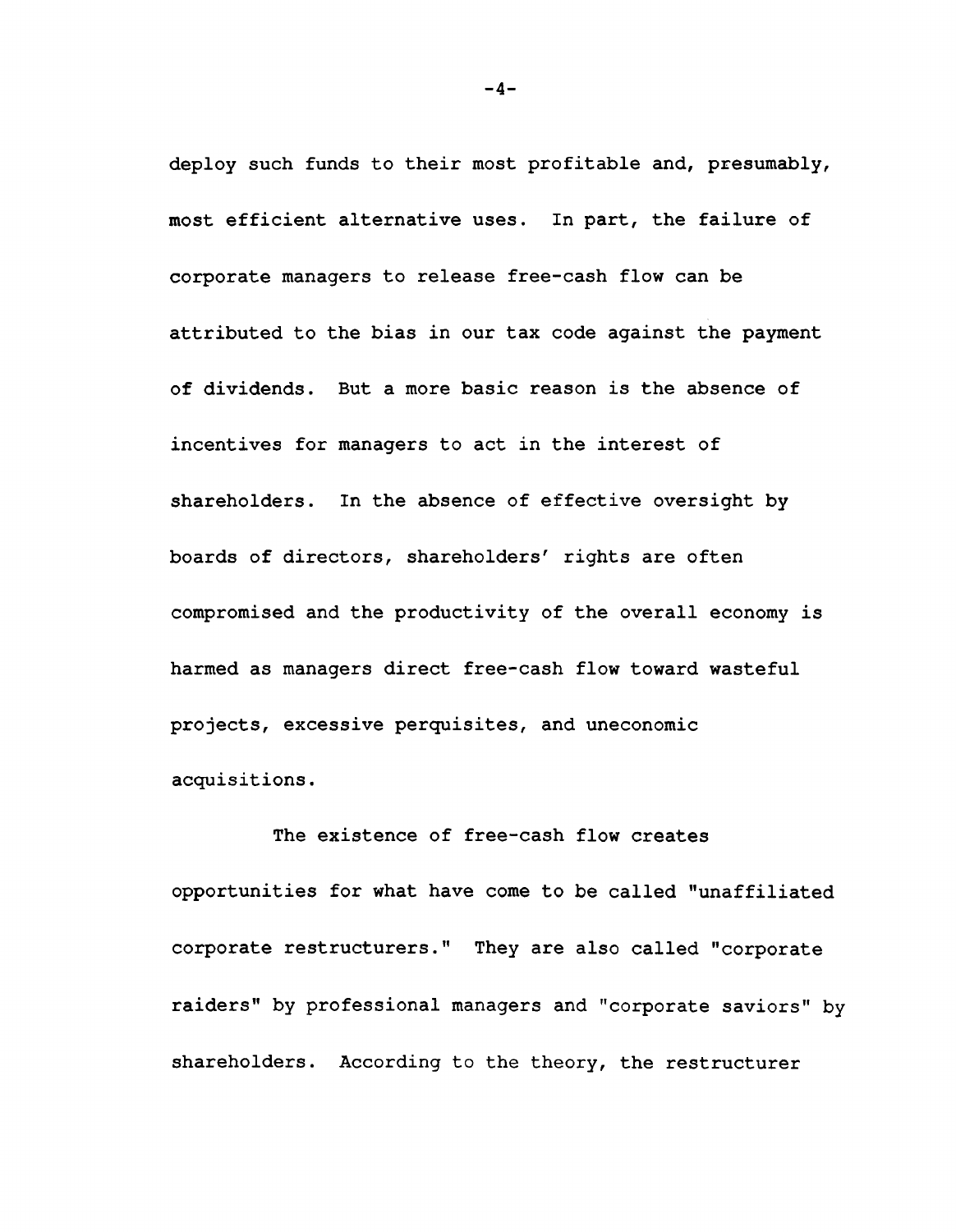**identifies mismanaged companies and promises to direct freecash flow away from wasteful projects once control of the corporation is achieved. Words and promises, of course, can be worthless. The uniqueness and value of a restructurer's promise, however, is based on the willingness to pay a significant premium to current shareholders for the opportunity to make the promise good. In the vast majority of cases, of course, it is impossible to finance the purchase of a multibillion dollar corporation entirely out of internal resources. Rather, most of the funds necessary for a restructuring must be borrowed. Lenders must be convinced that a heavy debt burden can be carried by diverting the acquired corporation's future free-cash flow away from wasteful projects and towards servicing debt. If the restructurer's assessment of the potential of the corporation is correct and the necessary funds are**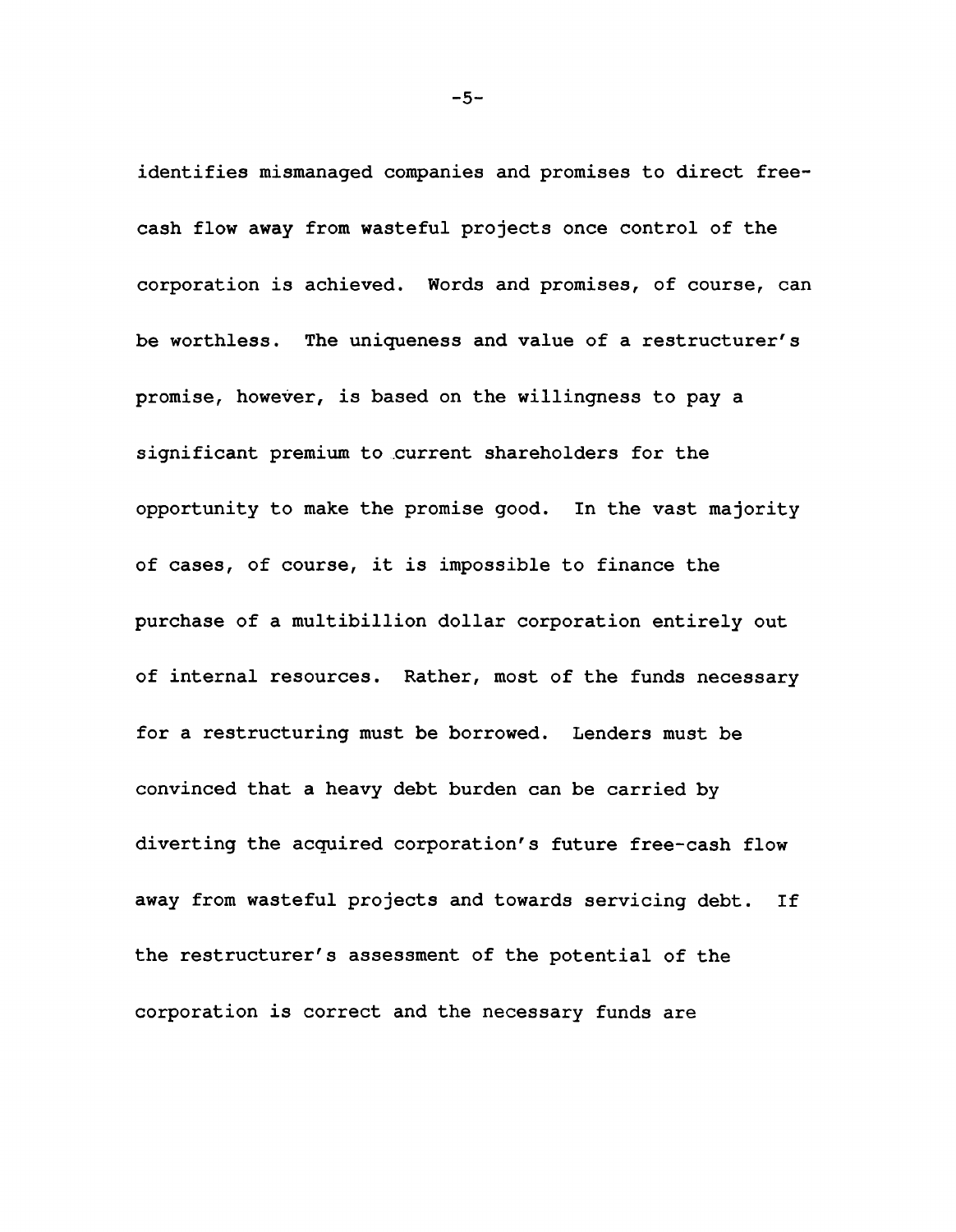**forthcoming, a more efficient allocation of resources results.**

**More generally, the validity of the free-cash flow theory as an explanation for the recent wave of corporate restructuring in the American economy depends on the truth of three key assertions: (1) many corporations are, in fact, managed inefficiently; (2) the stock market recognizes inefficient management and, as a result, share prices trade at significant discounts; and (3) lenders correctly judge that the free-cash flow will comfortably support the increased debt burden incurred to finance the upfront payment to shareholders of the acquired corporation.**

**The history of the oil industry in the early 1980s provides the clearest evidence for the free-cash flow theory and is, no doubt, familiar to many in the audience here today. As oil prices increased tenfold in the 1970s, fuel economization efforts by the public left the industry with**

**- 6-**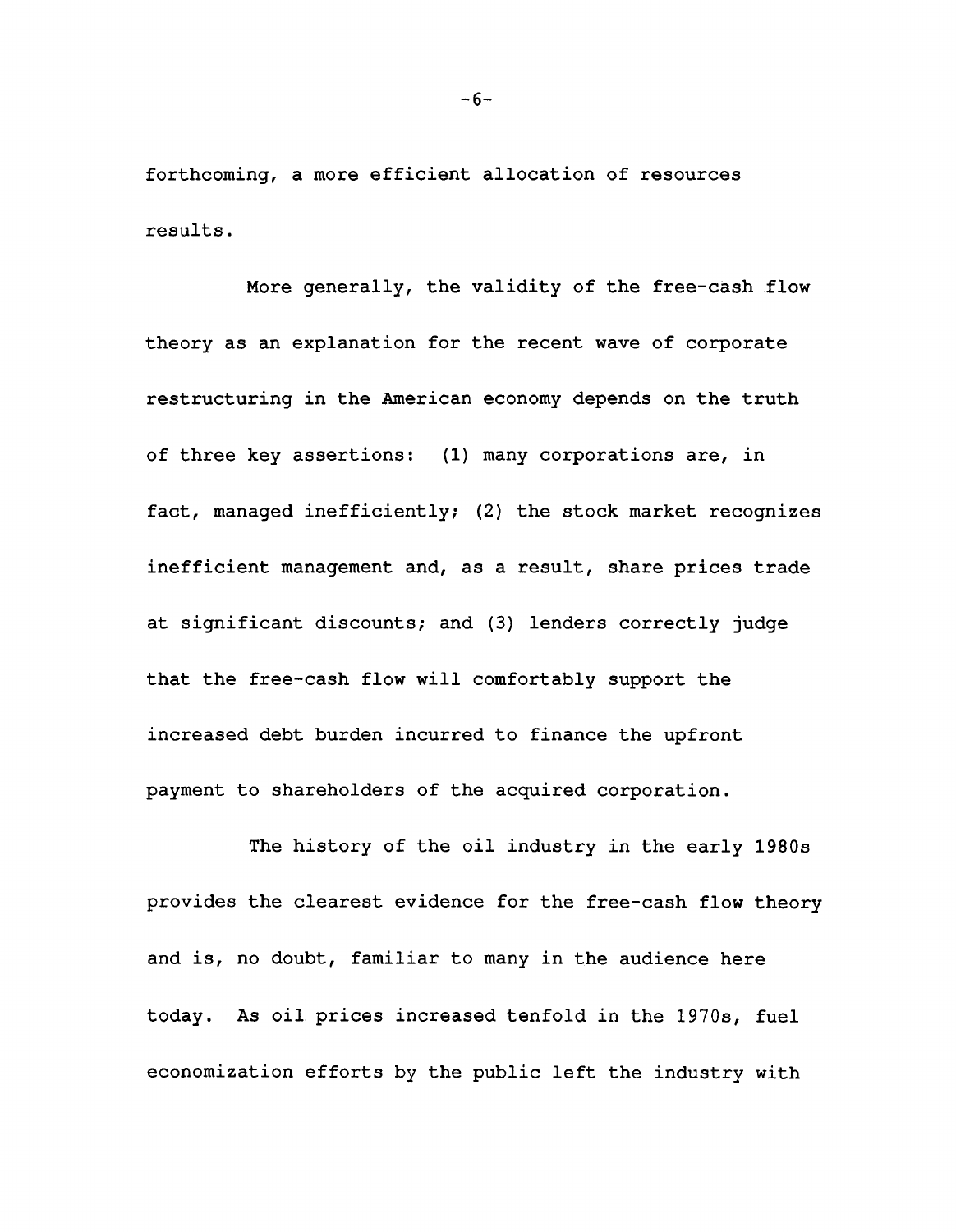substantial excess capacity. Earnings and cash flow were high, but the marginal productivity of resources in the oil industry was low. Conditions in the industry suggested appropriate action would involve cutbacks in exploration and development and a reduction in size. Yet managers continued to fund exploration and development and to maintain the size of the industry. Takeover specialists recognized that value could be created by curbing investment in these less productive areas and returning funds to shareholders. Through takeovers or the threat of takeovers the necessary changes in corporate strategy were implemented. And once takeovers or defensive actions were announced, share values rose substantially.

Indeed, in the oil industry and in other industries such as food products and communications, returns to shareholders of acquired corporations generally have proven quite substantial. Depending on the time period analyzed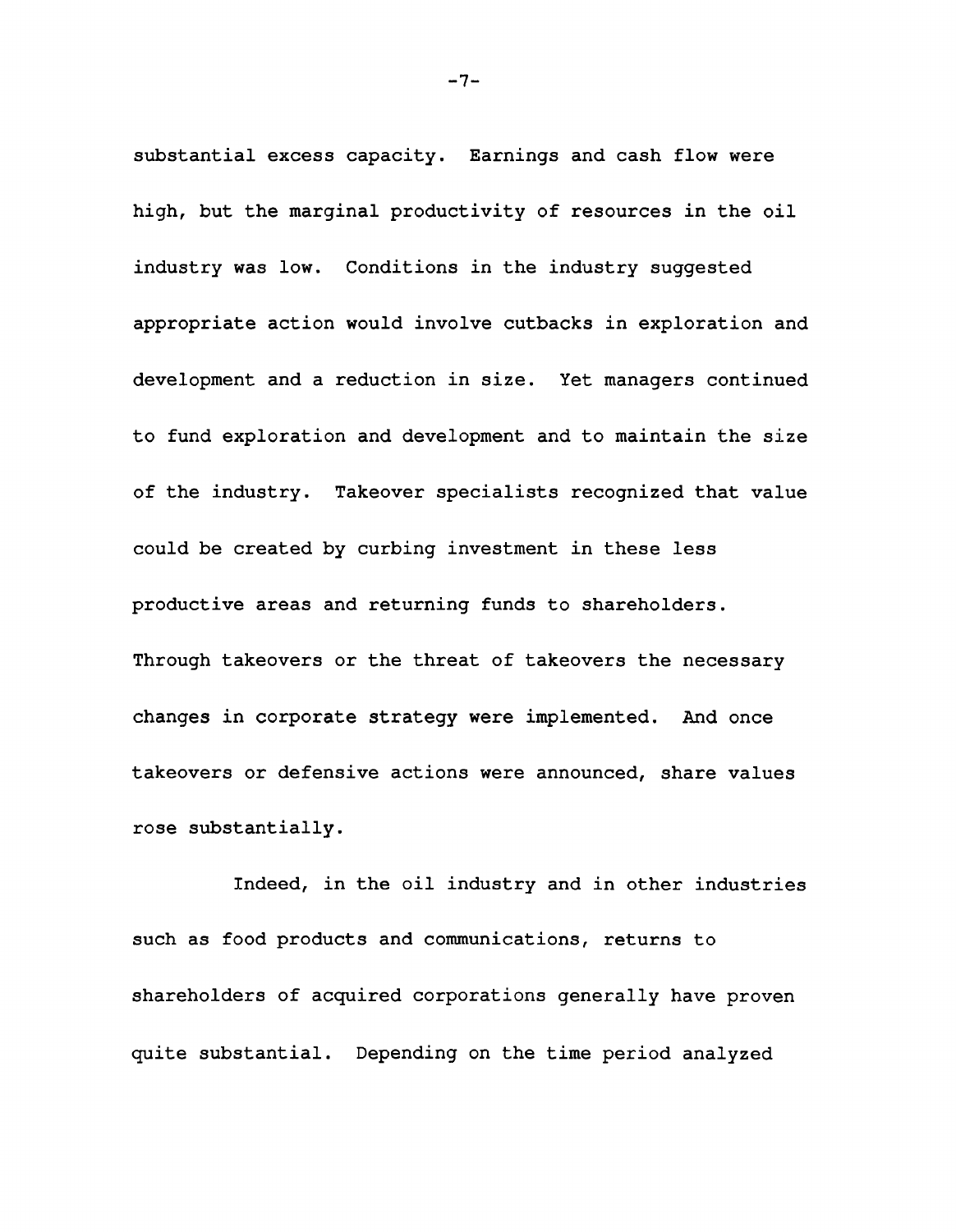and the type of transaction, studies find that shareholders earn from 20 to 40 percent in a restructuring. Of course, not all of these gains can be attributed to improvements in efficiency. As I noted earlier, financial restructuring is attractive in part because it allows corporations to transfer excess resources to stockholders in ways that avoid double-taxation. In addition, a portion of the gains to shareholders have come at the expense of bondholders. Indeed, bondholders now routinely protect themselves against "event risk", that is, the risk of restructuring-related losses, by requiring that "poison puts" be included in bond indentures.

Critics of corporate restructuring have gone so far as to assert that all of the gains to shareholders represent transfers of wealth from other parties with claims on corporate assets, rather than real improvements in productivity. Available empirical evidence, however, does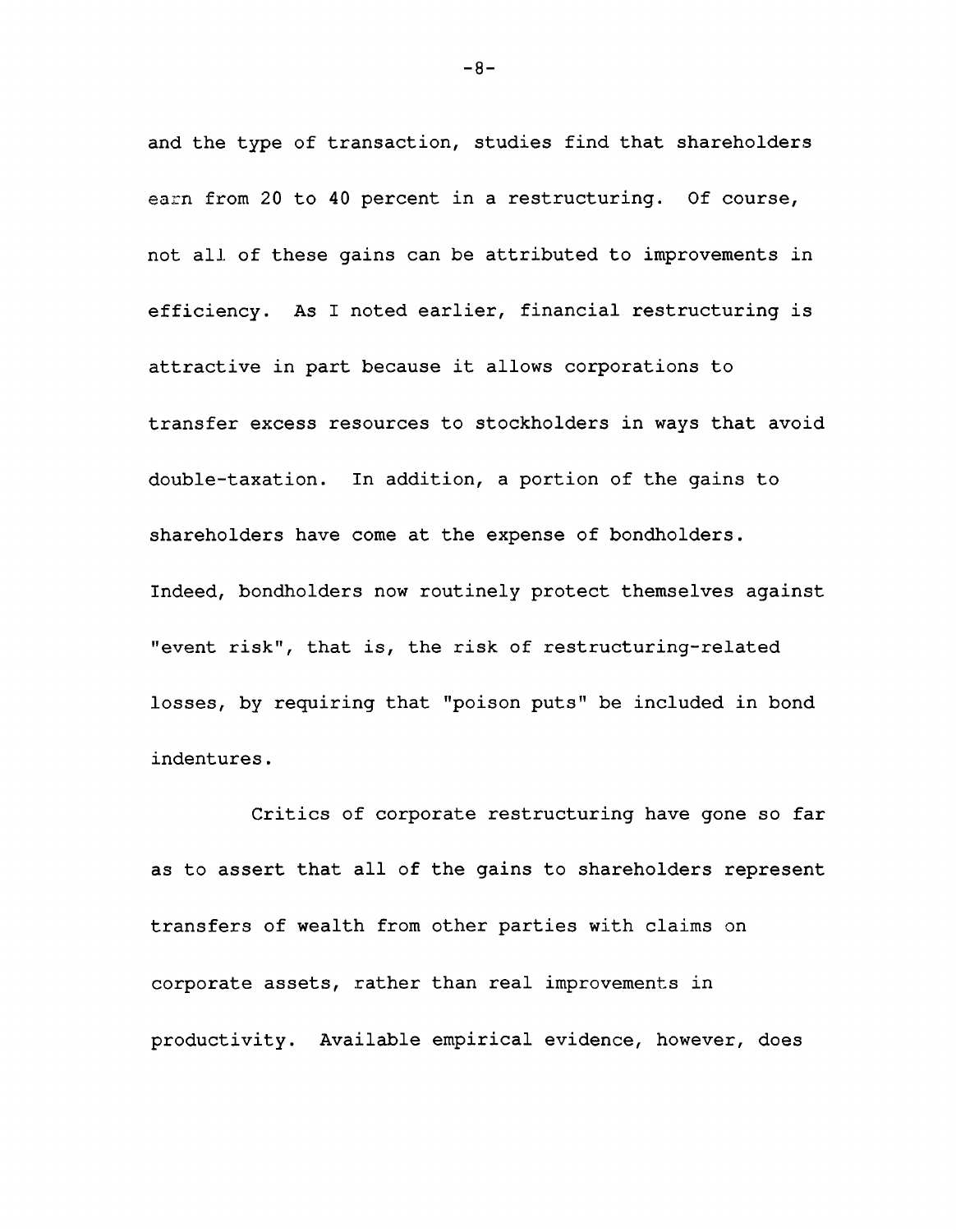not support this criticism. Several recent studies have carefully examined the pre- and post-leveraged buyout performance of public companies that were taken private in the early and mid-1980s. Evidence from the studies confirmed that the operating income of these companies increased following the buyouts, both absolutely, and, more impressively, relative to other firms in the same industry. The improvements in operating income were accompanied by declines in expenditure on new capital and some employment cutbacks. Although these studies cannot be considered definitive because of data limitations, I am confident that as more data become available, they will demonstrate efficiency gains.

#### **Effects of Higher Leverage on Macroeconomic Stability**

**While it seems fairly clear that the leveraging of corporate balance sheets has improved the productivity and competitiveness of many firms, the greater use of debt also**

 $-9-$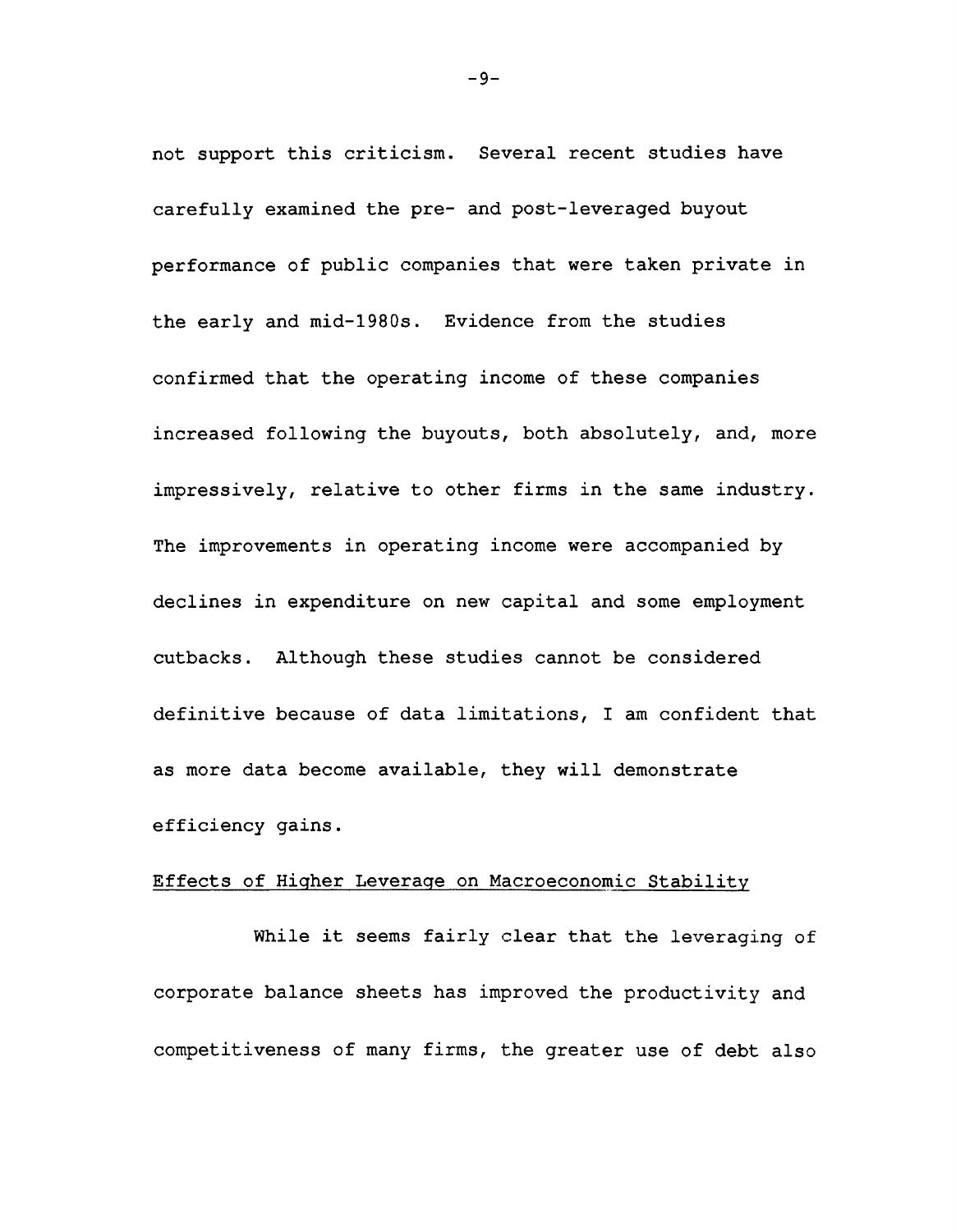makes them more vulnerable to adverse unanticipated economic events, such as an economic downturn or a rise in interest rates. For the corporate nonfinancial sector as a whole, standard measures of debt service burdens have risen sharply in recent years. For example, the ratio of gross interest payments to corporate cash flow before interest provision is currently about 35 percent, close to the 1982 peak when interest rates were much higher and profits were weak owing to the recession. Moreover, these increased debt service burdens have been highly concentrated, largely among those firms that have actively sought the benefits of higher leverage. Indeed, in the past several years, the group of large, publicly-owned firms with highly leveraged balance sheets reported interest expenses increasingly in excess of their pre-tax operating income. They have no cushion of safety.

 $-10-$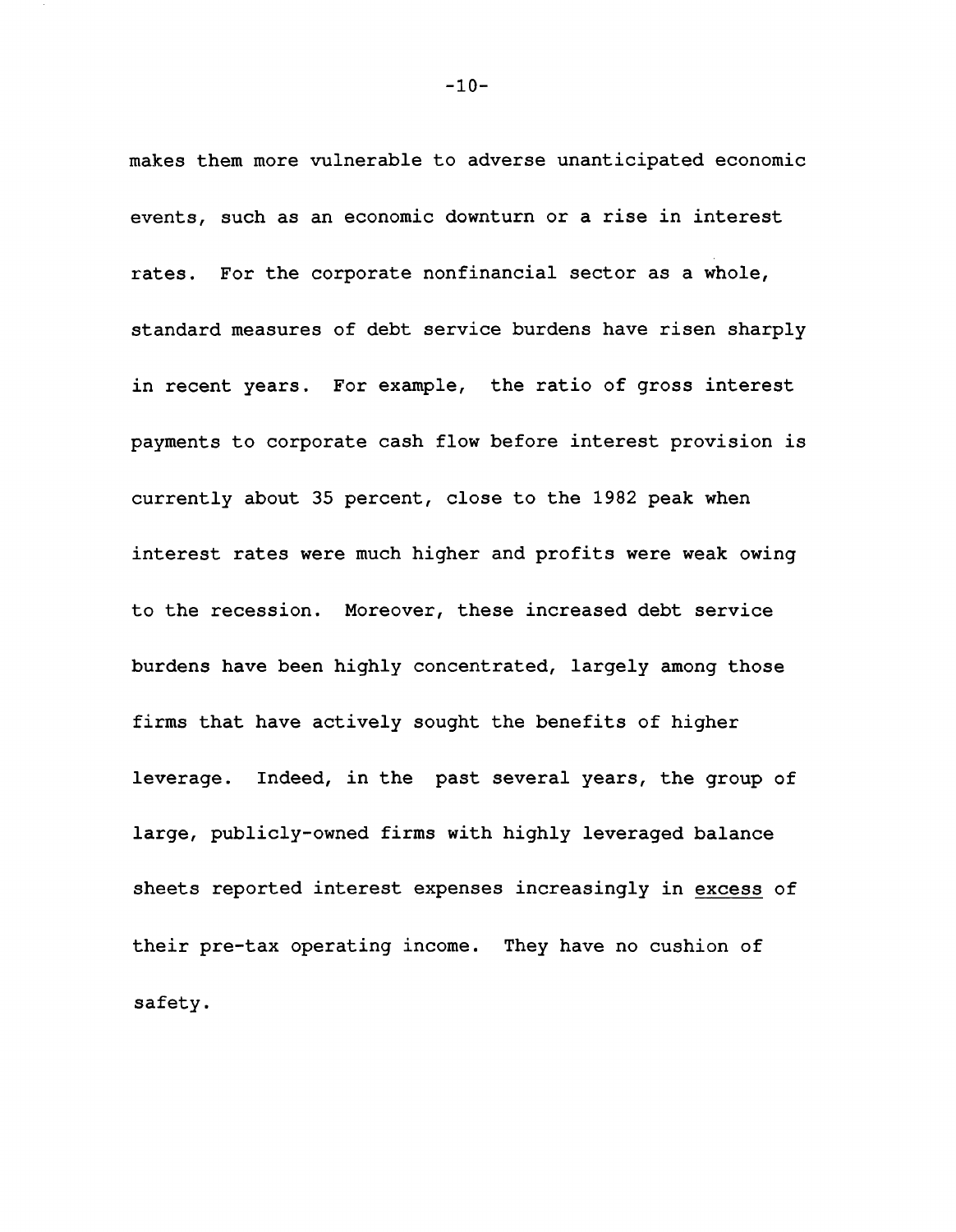By cutting into earnings, an economic downturn would place further pressure on these firms by reducing their cash flow, while higher interest rates would add to debt service burdens at those firms that finance themselves with short-term or variable-rate obligations. Such companies are obviously relying on asset sales to meet their debt obligations, and adverse macroeconomic events would further increase pressures to liquidate assets. What concerns me most about this strategy is that the liquidity of the markets for corporate subsidiaries or other assets could shrink considerably during such periods.

More generally, I am somewhat concerned that the positive incentive effects of debt, such as assuring that management will not waste cash flow on low-productivity projects, tend to operate better in an environment where the risk of bankruptcy is low. If bankruptcy is likely, however, managers often are tempted to take excessive risks

**- 11 -**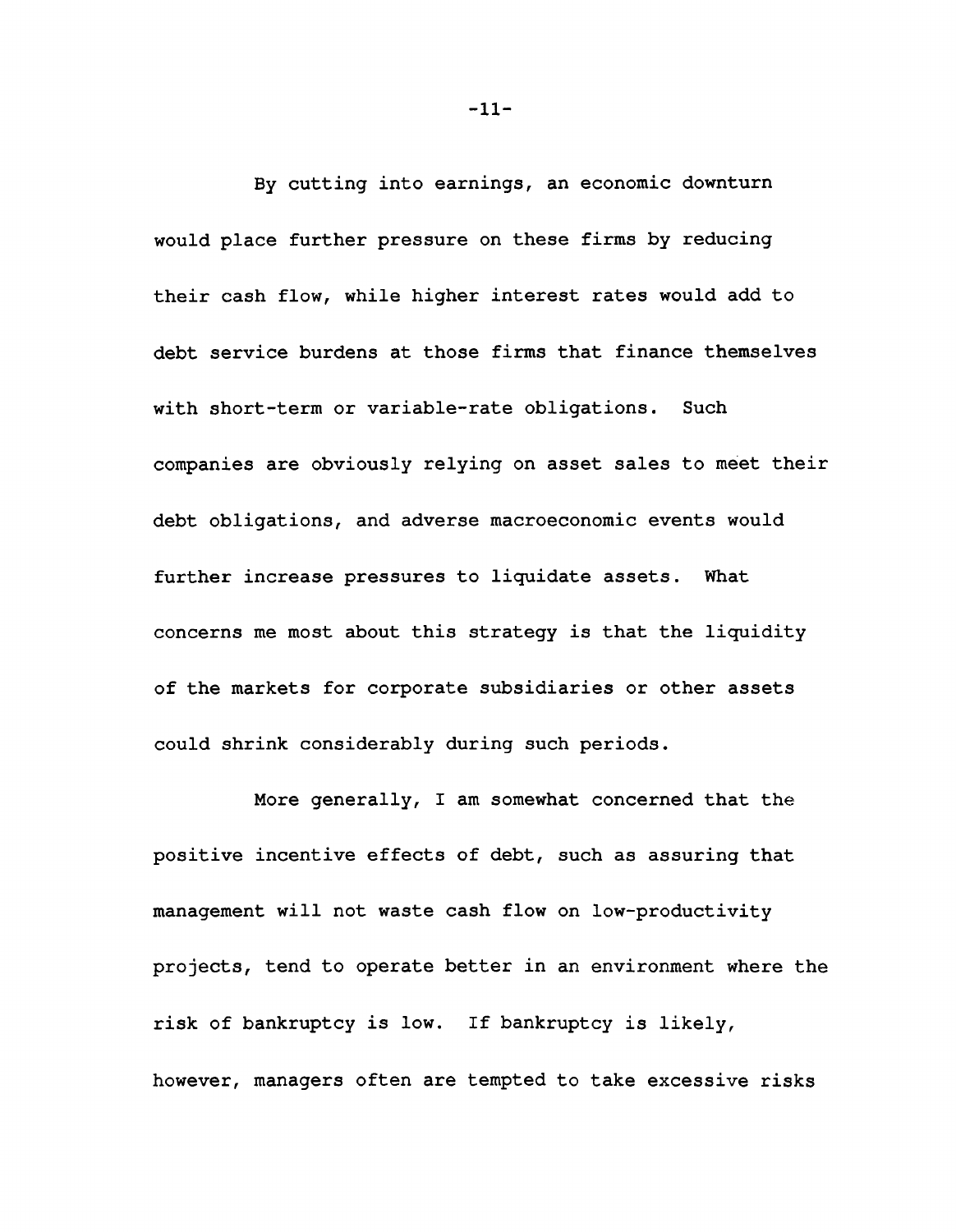to avoid bankruptcy and the loss of their jobs. Furthermore, companies near bankruptcy may find it difficult to persuade potential workers, suppliers, and customers to enter into long-term relationships. While bankruptcy can in principle be avoided by renegotiation of debt terms, for example, in reality bankruptcies will occur. Renegotiations are sometimes blocked by the need of creditors to maintain a reputation for toughness or by the difficulty of getting various classes of creditors to compromise their divergent claims and interests.

In addition to the risks incurred by individual firms, high debt levels have the potential, however remote, to contribute to macroeconomic instability. If there were a significant negative shock to the economy, high debt levels could lead to a succession of bankruptcies, causing, in turn, a crisis of confidence. Like banks, nonfinancial corporations often have assets which are relatively illiquid

**- 12 -**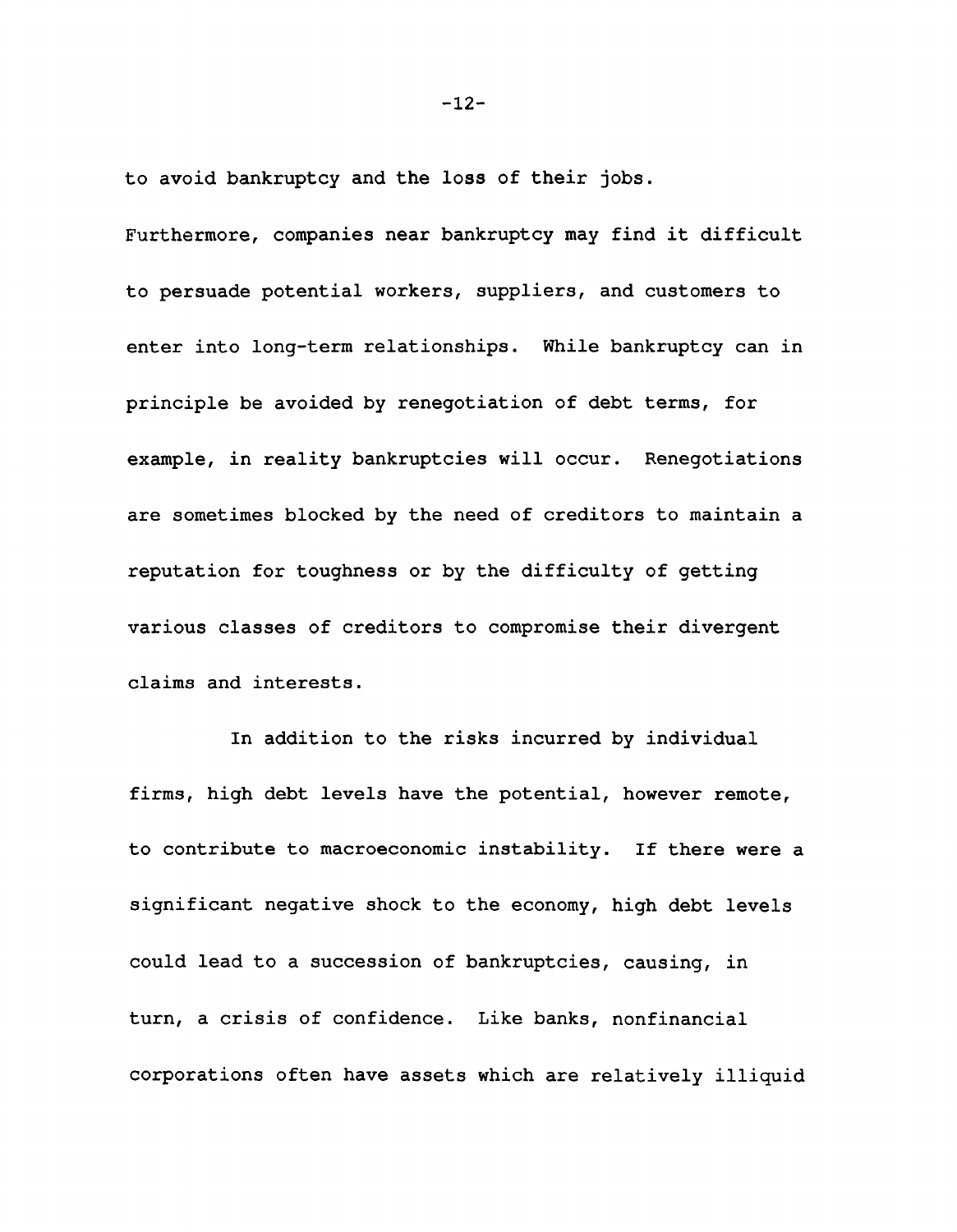compared to their liabilities. These corporations count on being able to roll over liabilities as they come due. If there were a crisis of confidence, creditors might stop lending to highly leveraged corporations. Fortunately, most of the restructured firms thus far appear to be in mature, stable, noncyclical industries. For such businesses, a substantial increase in debt may raise the probability of insolvency but only to a relatively small level. Nonetheless, roughly two-fifths of merger and acquisition activity, as well as LBOs, have' involved companies in cyclically sensitive industries that are more likely to run into trouble in the event of a severe economic downturn. It is these companies that have the potential to cause systemic problems. The Federal Reserve, of course, is sensitive to possible systemic liquidity problems like the stock market break on October 19, 1987 and would incorporate such events into monetary policy decisions.

**- 13-**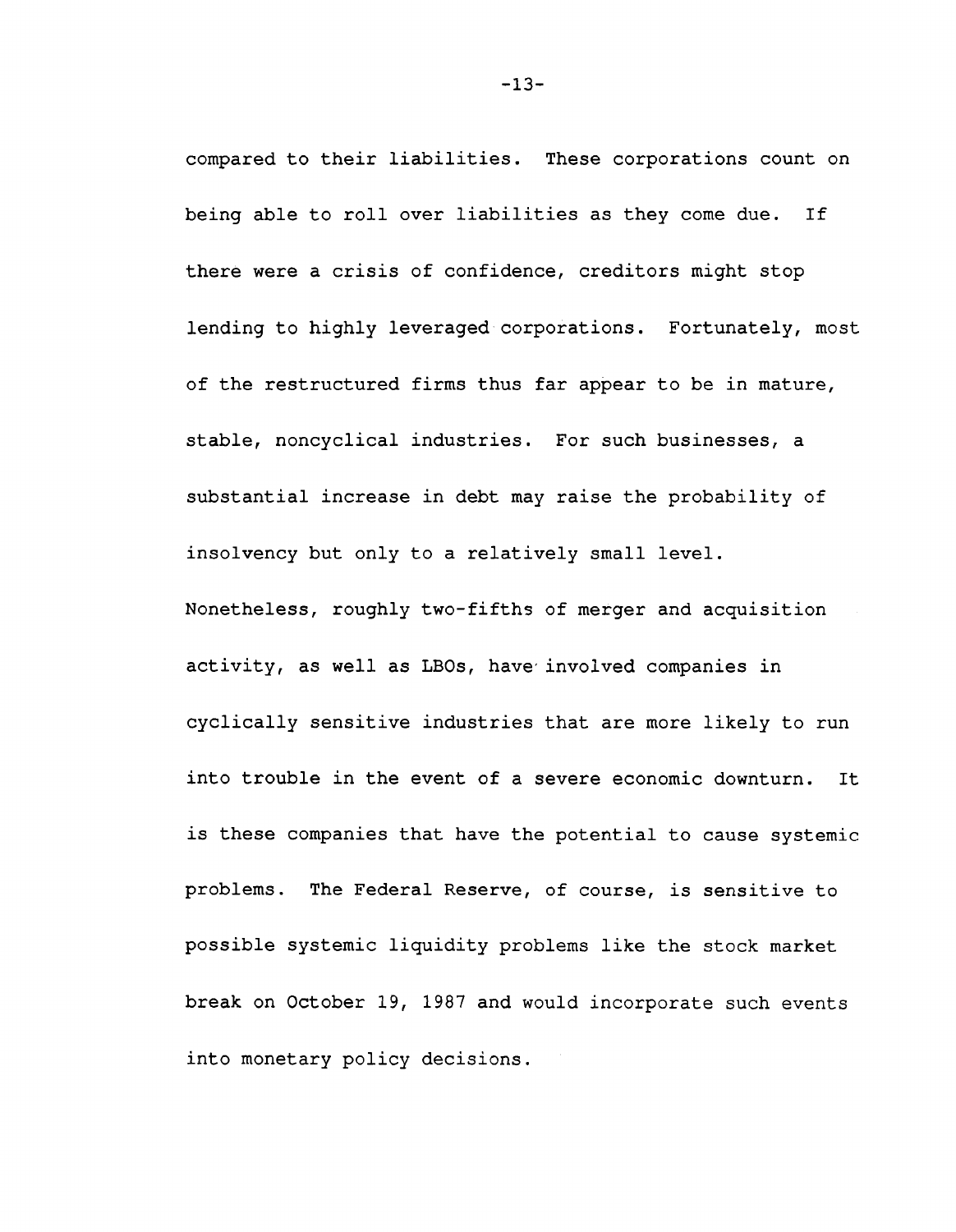## **Highly Leveraged Financings by Banks**

**At the Federal Reserve, we have been particularly concerned about risks to U.S. banking organizations from their participation in highly leveraged financings. As I'm sure you are aware, many of the largest U.S. banking organizations have been very actively involved in financing the restructuring of corporate America. Because these large banking organizations play a central role in our credit and payments systems, widespread losses on restructuring credits could weaken our country's macroeconomic and financial stability.**

**Accordingly, the potential risks to the banking system from highly leveraged credits have received our close attention for some time. The Federal Reserve first issued supervisory guidelines for assessing LBO-related loans in 1984, and following an intensive review, we updated our guidelines earlier this year. In issuing these guidelines,**

**- 14-**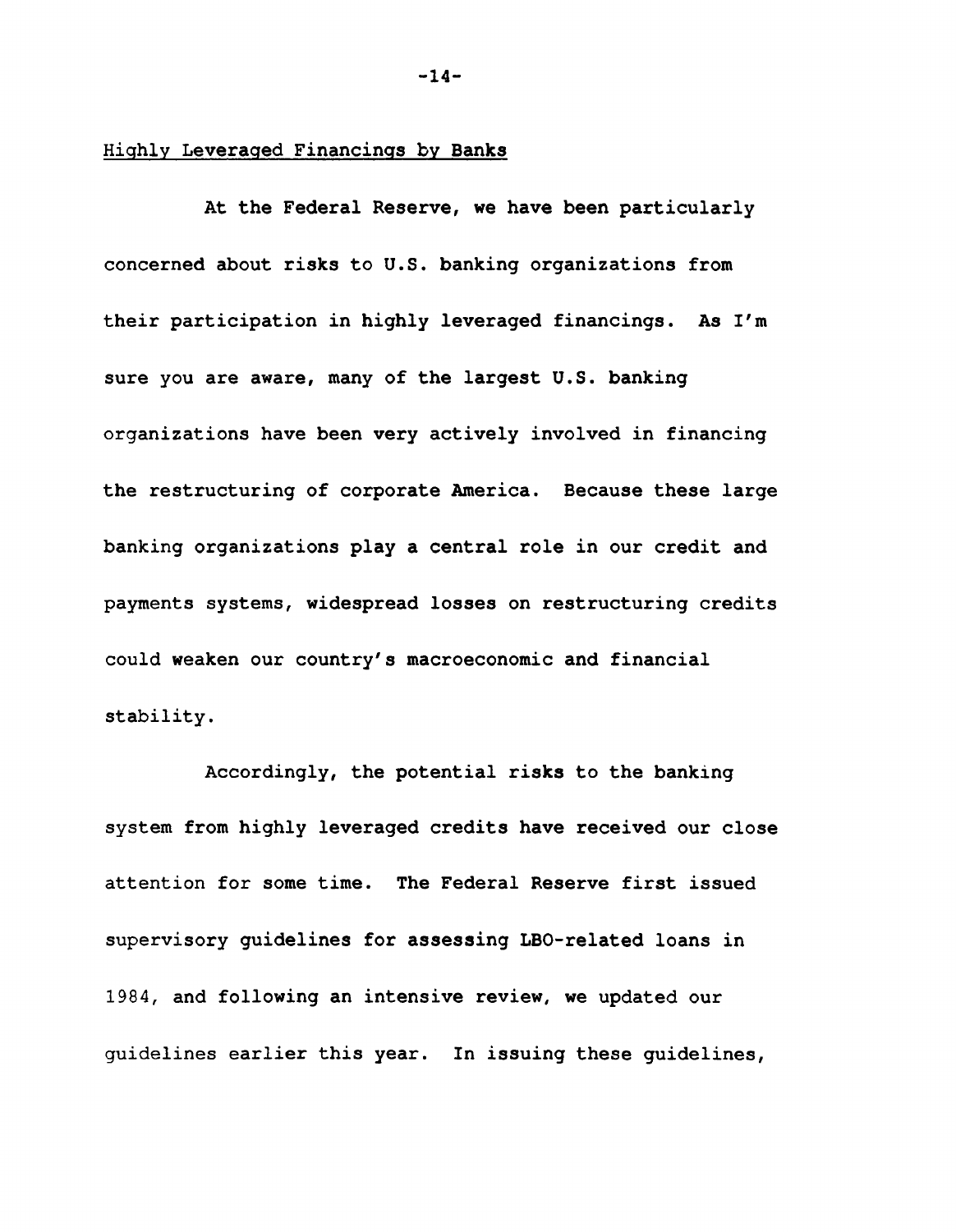we have not in any way attempted to arbitrarily restrict bank financing of corporate restructuring. However, because high leverage increases the vulnerability of borrowers to adverse economic and financial developments, we have actively urged bank managements to exercise caution and apply especially rigorous lending standards to participations in LBOs and other highly leveraged transactions. In this regard, we simply have underscored and supplemented our existing loan review procedures.

The new guidelines place special emphasis on the importance of evaluating the adequacy and stability of the corporate borrower's current and prospective cash flow under varying financial and economic conditions, including the possibility of higher interest rates or recession. As I noted earlier, I am especially concerned about loans whose repayment depends on the sale of assets or subsidiaries. The guidelines note that our examiners will not only

**- 15-**